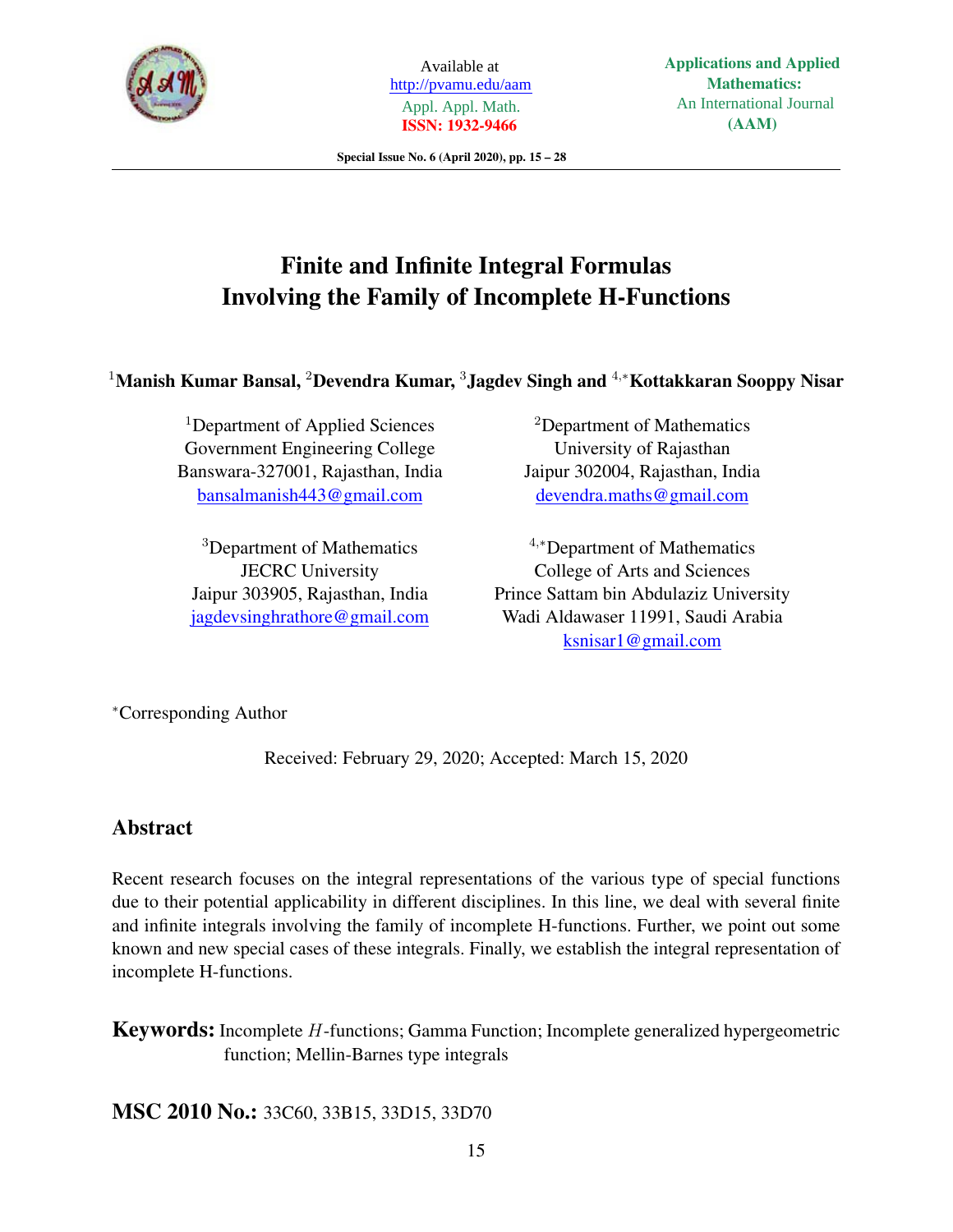### 1. Introduction

A large number of integral formulas involving the various kind of special functions have been established by several authors (Saxena et al. (2018); Suthar et al. (2019); Kumar et al. (2018); Bansal et al. (2019b); Bansal et al. (2019a); Bansal, Kumar, Khan et al. (2019)). In recent years, these integral formulas have many applications in the potential field of physics, applied sciences, engineering and chemical science. In this article, we deal with those finite and infinite integral formulas which are most general in nature.

### 2. Preliminaries

Very often used *incomplete Gamma functions* Γ(p, ν) and γ(p, ν) are represented in the following way:

$$
\gamma(\mathbf{p}, \mathbf{v}) := \int_{0}^{\mathbf{v}} e^{-t} t^{\mathbf{p}-1} dt, \qquad (\Re(\mathbf{p}) > 0; \mathbf{v} \ge 0), \qquad (1)
$$

and

$$
\Gamma(\mathbf{p}, \mathbf{v}) := \int_{\mathbf{v}}^{\infty} e^{-t} t^{\mathbf{p}-1} dt, \qquad (\mathbf{v} \ge 0; \Re(\mathbf{p}) > 0 \quad \text{when} \quad \mathbf{v} = 0).
$$
 (2)

The *incomplete Gamma functions*  $\Gamma(p, v)$  and  $\gamma(p, v)$  are holding the subsequent decomposition relation

$$
\Gamma(p, v) + \gamma(p, v) = \Gamma(p), \qquad (\Re(p) > 0). \tag{3}
$$

The condition that we have employed on the parameter  $v$  and any place of the present study is unrestrained  $\mathfrak{R}(w)$  (w  $\in \mathbb{C}$ ).

We recall here incomplete H–functions (IHF's)  $\gamma_{p,q}^{m,n}(w)$  and  $\Gamma_{p,q}^{m,n}(w)$  which was introduced by Srivastava et al. (2018), Equations (2.1)-(2.4) in the following manner:

$$
\Gamma_{p,q}^{m,n}(w) = \Gamma_{p,q}^{m,n} \left[ w \left\vert \begin{array}{c} (g_1, \mathcal{G}_1, u), (g_j, \mathcal{G}_j)_{2,p} \\ (h_j, H_j)_{1,q} \end{array} \right\vert
$$
\n
$$
= \Gamma_{p,q}^{m,n} \left[ w \left\vert \begin{array}{c} (g_1, \mathcal{G}_1, u), (g_2, \mathcal{G}_2), \cdots, (g_p, \mathcal{G}_p) \\ (h_1, H_1), (h_2, H_2), \cdots, (h_q, H_q) \end{array} \right\vert \right]
$$
\n
$$
= \frac{1}{2\pi i} \int_{\mathfrak{L}} f(\xi, u) w^{-\xi} d\xi,
$$
\n(4)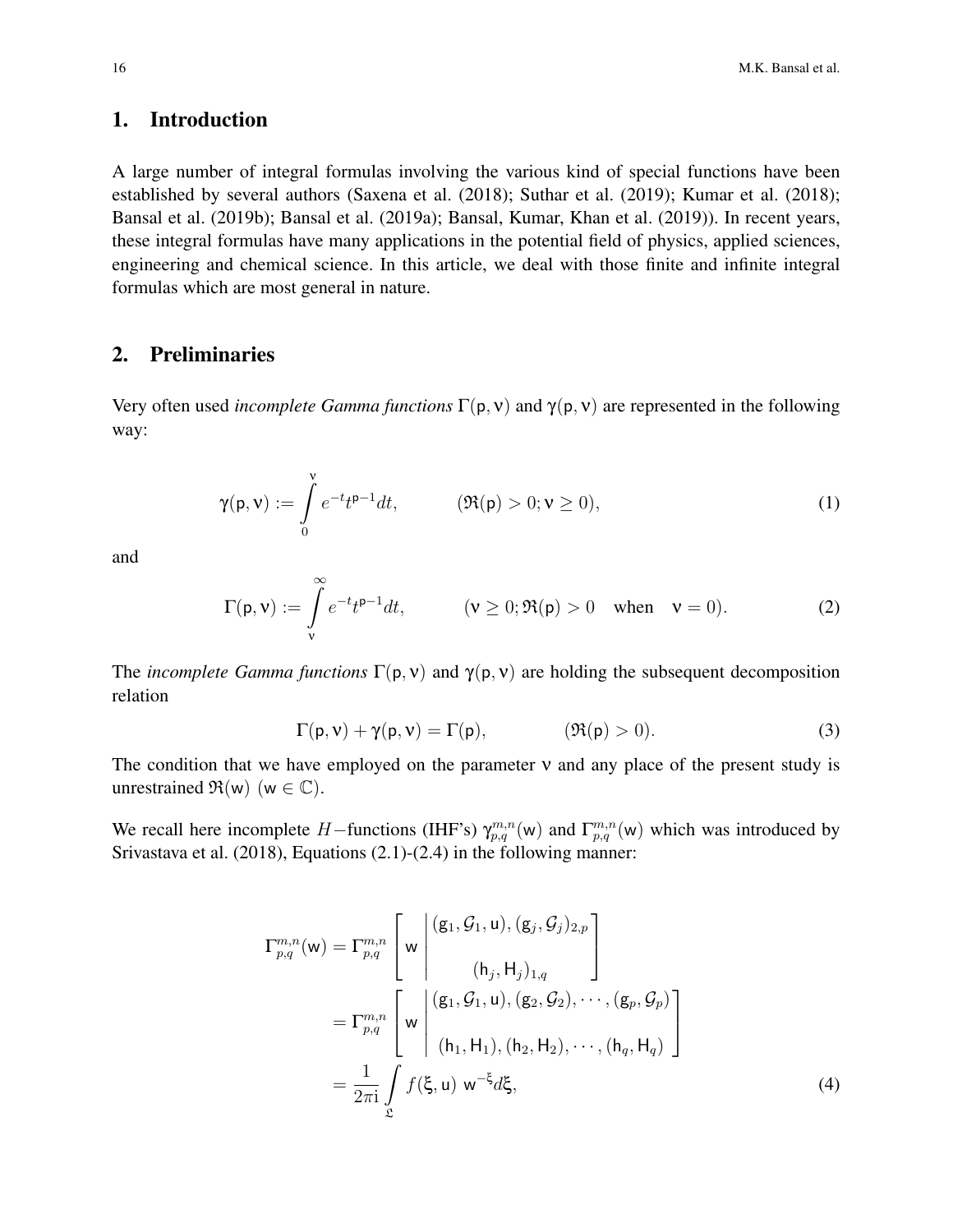where

$$
f(\xi, u) = \frac{\Gamma(1 - g_1 - G_1\xi, u) \prod_{j=1}^{m} \Gamma(h_j + H_j\xi) \prod_{j=2}^{n} \Gamma(1 - g_j - G_j\xi)}{\prod_{j=m+1}^{q} \Gamma(1 - h_j - H_j\xi) \prod_{j=n+1}^{p} \Gamma(g_j + G_j\xi)},
$$
  

$$
\gamma_{p,q}^{m,n}(w) = \gamma_{p,q}^{m,n} \left[ w \left| \begin{array}{c} (g_1, G_1, u), (g_j, G_j)_{2,p} \\ (h_j, H_j)_{1,q} \end{array} \right| \right]
$$
  

$$
= \gamma_{p,q}^{m,n} \left[ w \left| \begin{array}{c} (g_1, G_1, u), (g_2, G_2), \cdots, (g_p, G_p) \\ (h_1, H_1), (h_2, H_2), \cdots, (h_q, H_q) \end{array} \right|
$$
  

$$
= \frac{1}{2\pi i} \int_{\Sigma} F(\xi, u) w^{-\xi} d\xi,
$$
 (5)

and

$$
F(\xi, \mathbf{u}) = \frac{\Gamma(1-\mathbf{g}_1-\mathcal{G}_1\xi, \mathbf{u}) \prod_{j=1}^m \Gamma(h_j + H_j\xi) \prod_{j=2}^n \Gamma(1-\mathbf{g}_j - \mathcal{G}_j\xi)}{\prod_{j=m+1}^q \Gamma(1-h_j - H_j\xi) \prod_{j=n+1}^p \Gamma(\mathbf{g}_j + \mathcal{G}_j\xi)}.
$$

If  $u \geq 0$ , then the IHF's  $\Gamma_{p,q}^{m,n}(w)$  and  $\gamma_{p,q}^{m,n}(w)$  are exist and conditions of IHF's are stated in various articles given by Kilbas et al. (2006), Mathai and Saxena (1978), and Mathai et al. (2009). A large number of special cases of IHF's are presented in the articles Srivastava et al. (2018), Bansal, Kumar, Khan et al. (2019), Bansal and Choi (2019), and Bansal et al. (2020).

Next, we call here Euler's Beta and Mellin Transform of IHF which was given by Srivastava et al. (2018) due to evaluate some integrals in Section 2.

#### Euler's Beta Transform

The *Euler's Beta* transform of incomplete H-function is given by Srivastava et al. (2018), p. 124, Equation (3.12) in the following way:

$$
\int_{0}^{t} w^{-\alpha}(t-w)^{\alpha-\beta-1} \Gamma_{p,q}^{m,n} \left[ w \left( (g_{1}, \mathcal{G}_{1}, u), (g_{j}, \mathcal{G}_{j})_{2,p} \atop (h_{j}, H_{j})_{1,q} \right) dw \right] dw
$$
\n
$$
= \frac{\Gamma(\alpha-\beta)}{t^{\beta}} \Gamma_{p+1,q+1}^{m,n+1} \left[ t \left( (g_{1}, \mathcal{G}_{1}, u), (\alpha, 1), (g_{j}, \mathcal{G}_{j})_{2,p} \atop (h_{j}, H_{j})_{1,q}, (\beta, 1) \right) \right], \tag{6}
$$

provided that conditions are given in Srivastava et al. (2018).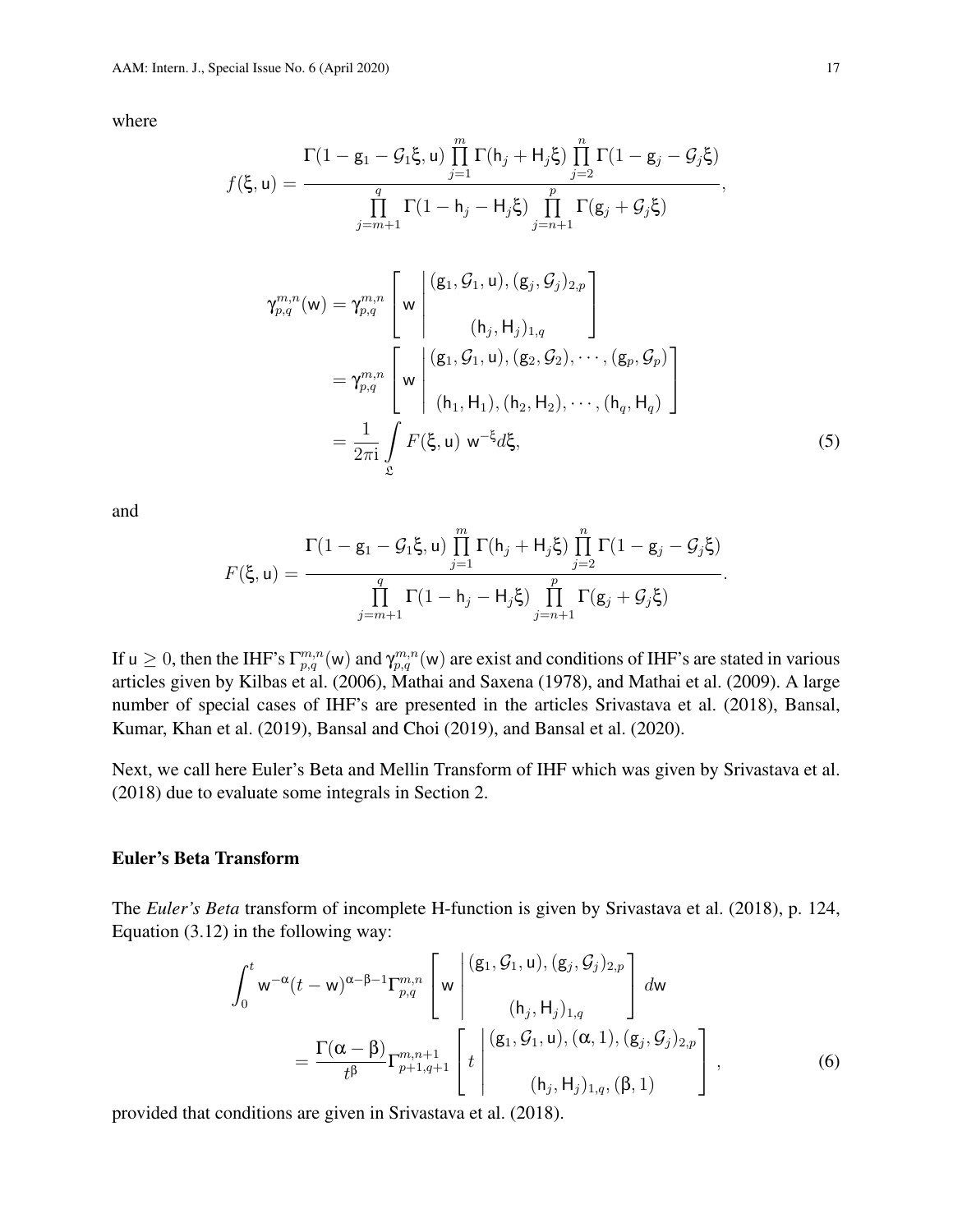18 M.K. Bansal et al.

### Mellin Transform

The *Mellin* transform of incomplete H-function is given by Srivastava et al. (2018), p. 122, Equation (3.4) in the following way:

$$
\mathfrak{M}\left\{\Gamma_{p,q}^{m,n}\left[\mathsf{wt}\left|\begin{array}{c}(\mathsf{g}_{1},\mathcal{G}_{1},\mathsf{u}),(\mathsf{g}_{j},\mathcal{G}_{j})_{2,p}\\(\mathsf{h}_{j},\mathsf{H}_{j})_{1,q}\end{array}\right|\right\};\mathfrak{s}\right\}
$$
\n
$$
=\mathsf{w}^{-\mathsf{s}}\frac{\Gamma(1-\mathsf{g}_{1}-\mathcal{G}_{1}\mathsf{s},\mathsf{u})\prod_{j=1}^{m}\Gamma(\mathsf{h}_{j}+\mathsf{H}_{j}\mathsf{s})\prod_{j=2}^{n}\Gamma(1-\mathsf{g}_{j}-\mathcal{G}_{j}\mathsf{s})}{\prod_{j=m+1}^{q}\Gamma(1-\mathsf{h}_{j}-\mathsf{H}_{j}\mathsf{s})\prod_{j=n+1}^{p}\Gamma(\mathsf{g}_{j}+\mathcal{G}_{j}\mathsf{s})},\tag{7}
$$

provided that conditions are given in Srivastava et al. (2018).

# 3. Main Results

In this section, we evaluate several finite and infinite integrals associated with family of incomplete  $H$ –functions (4) and (5).

#### Theorem 3.1.

If

$$
\lambda > 0, \qquad \qquad \mathsf{u} \geq 0, \qquad \qquad \mathsf{v} \geq 0, \qquad \qquad \mathsf{v} \geq 0, \qquad \qquad \mathsf{v} \geq 0, \qquad \qquad \mathsf{v} \geq 0, \qquad \qquad \mathsf{v} \geq 0, \qquad \qquad \mathsf{v} \geq 0, \qquad \qquad \mathsf{v} \geq 0, \qquad \qquad \mathsf{v} \geq 0, \qquad \qquad \mathsf{v} \geq 0, \qquad \qquad \mathsf{v} \geq 0, \qquad \qquad \mathsf{v} \geq 0, \qquad \qquad \mathsf{v} \geq 0, \qquad \qquad \mathsf{v} \geq 0, \qquad \qquad \mathsf{v} \geq 0, \qquad \qquad \mathsf{v} \geq 0, \qquad \qquad \mathsf{v} \geq 0, \qquad \qquad \mathsf{v} \geq 0, \qquad \qquad \mathsf{v} \geq 0, \qquad \qquad \mathsf{v} \geq 0, \qquad \qquad \mathsf{v} \geq 0, \qquad \qquad \mathsf{v} \geq 0, \qquad \qquad \mathsf{v} \geq 0, \qquad \qquad \mathsf{v} \geq 0, \qquad \qquad \mathsf{v} \geq 0, \qquad \qquad \mathsf{v} \geq 0, \qquad \qquad \mathsf{v} \geq 0, \qquad \qquad \mathsf{v} \geq 0, \qquad \qquad \mathsf{v} \geq 0, \qquad \qquad \mathsf{v} \geq 0, \qquad \qquad \mathsf{v} \geq 0, \qquad \qquad \mathsf{v} \geq 0, \qquad \qquad \mathsf{v} \geq 0, \qquad \qquad \mathsf{v} \geq 0, \qquad \qquad \mathsf{v} \geq 0, \qquad \qquad \mathsf{v} \geq 0, \qquad \qquad \mathsf{v} \geq 0, \qquad \qquad \mathsf{v} \geq 0, \qquad \qquad \mathsf{v} \geq 0, \qquad \qquad \mathsf{v} \geq 0, \qquad \qquad \mathsf{v} \geq 0, \qquad \qquad \mathsf{v} \geq
$$

$$
\int_0^\infty t^{\alpha-1} \Gamma_{p,q}^{m,n} \left[ wt^{-\lambda} \left| \begin{array}{c} (g_1, \mathcal{G}_1, u), (g_j, \mathcal{G}_j)_{2,p} \\ (h_j, H_j)_{1,q} \end{array} \right] \Gamma_{P,Q}^{M,N} \left[ st \left| \begin{array}{c} (a_1, A_1, v), (a_j, A_j)_{2,P} \\ (b_j, B_j)_{1,Q} \end{array} \right] \right] dt
$$
\n
$$
= s^{-\alpha} \Gamma_{p+P,q+Q}^{m+M,n+N} \left[ ws^{\lambda} \left| \begin{array}{c} A^* \\ B^* \end{array} \right| , \tag{8}
$$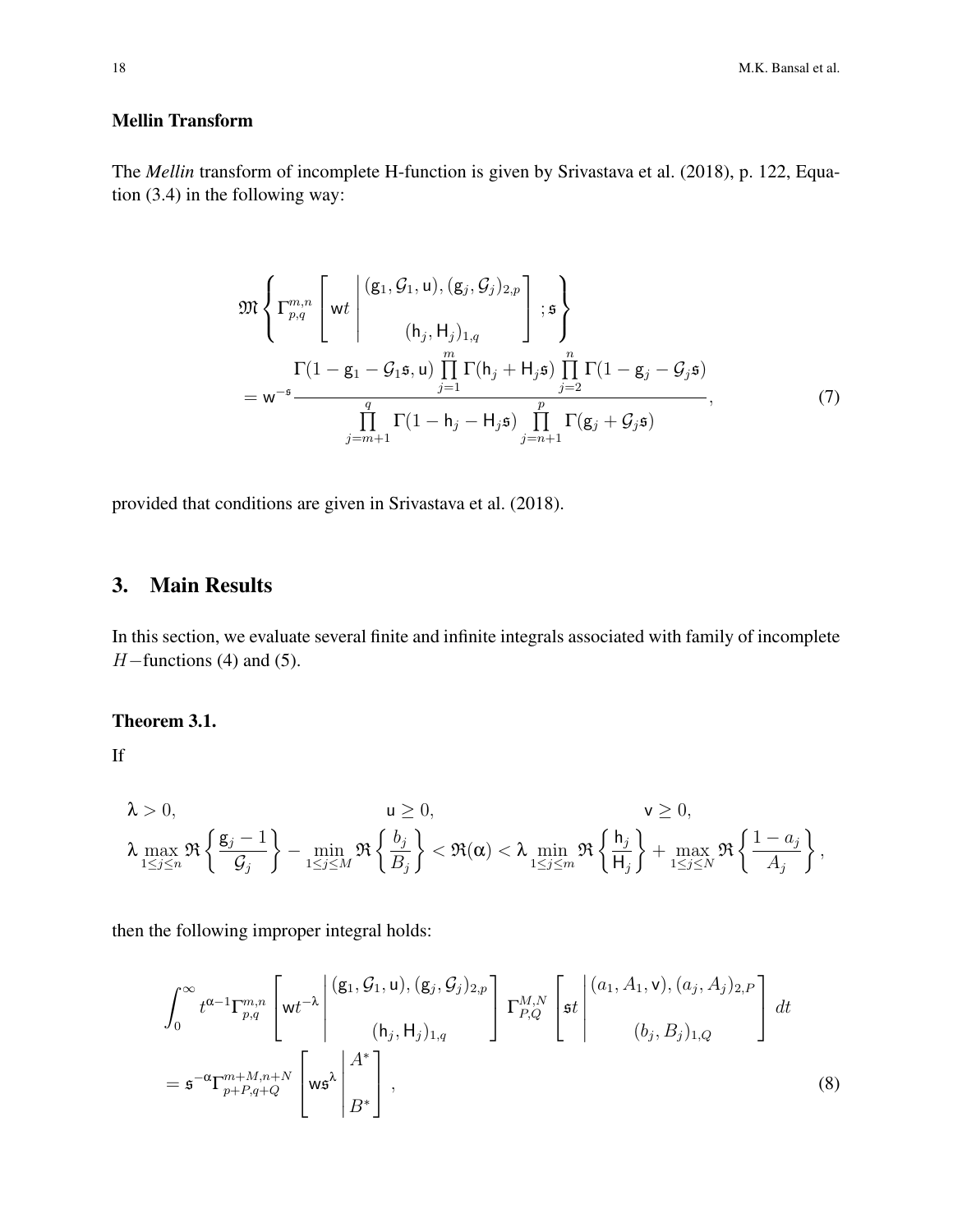$$
\int_0^\infty t^{\alpha-1} \gamma_{p,q}^{m,n} \left[ \mathbf{w} t^{-\lambda} \begin{bmatrix} (\mathbf{g}_1, \mathcal{G}_1, \mathbf{u}), (\mathbf{g}_j, \mathcal{G}_j)_{2,p} \\ (\mathbf{h}_j, \mathbf{H}_j)_{1,q} \end{bmatrix} \gamma_{P,Q}^{M,N} \left[ \mathbf{s} t \begin{bmatrix} (a_1, A_1, \mathbf{v}), (a_j, A_j)_{2,P} \\ (b_j, B_j)_{1,Q} \end{bmatrix} \right] dt
$$
\n
$$
= \mathbf{s}^{-\alpha} \gamma_{p+P,q+Q}^{m+M,n+N} \left[ \mathbf{w} \mathbf{s}^{\lambda} \begin{bmatrix} A^* \\ B^* \end{bmatrix} \right],
$$
\n(9)

where

$$
A^* = (g_1, G_1, u), (a_1 + \alpha A_1, \lambda A_1, v), (g_j, G_j)_{2,n}, (a_j + \alpha A_j, \lambda A_j)_{2,P}, (g_j, G_j)_{n+1,p},
$$
  

$$
B^* = (h_j, H_j)_{1,m}, (b_j + \alpha B_j, \lambda B_j)_{1,Q}, (h_j, H_j)_{m+1,q},
$$

provided that conditions of IHF's  $\Gamma_{p,q}^{m,n}(w)$  and  $\gamma_{p,q}^{m,n}(w)$  in (4) and (5) are satisfied.

### *Proof:*

To prove the assertion (8), firstly, we write the Mellin-Barnes contour integral form of IHF with the help of (4), we get (say  $\Delta$ )

$$
\Delta = \int_0^\infty t^{\alpha-1} \Gamma_{P,Q}^{M,N} \left[ \mathfrak{s}t \middle| \begin{pmatrix} (a_1, A_1, \mathbf{v}), (a_j, A_j)_{2,P} \\ (b_j, B_j)_{1,Q} \end{pmatrix} \left[ \frac{1}{2\pi i} \int_{\mathfrak{L}} f(\xi, \mathbf{u}) (\mathbf{w} t^{-\lambda})^{-\xi} d\xi \right] dt.
$$

Further, changing the order of integration and with the help of (7), we obtain

$$
\Delta = \frac{\mathfrak{s}^{-\alpha}}{2\pi i} \int_{\mathfrak{L}} f(\xi, \mathbf{u}) (\mathbf{w}\mathfrak{s}^{\lambda})^{-\xi}
$$
  

$$
\times \frac{\Gamma(1 - a_1 - A_1(\alpha + \lambda \xi)) \prod_{j=1}^{M} \Gamma(b_j + B_j(\alpha + \lambda \xi)) \prod_{j=2}^{N} \Gamma(1 - a_j - A_j(\alpha + \lambda \xi))}{\prod_{j=M+1}^{Q} \Gamma(1 - b_j - B_j(\alpha + \lambda \xi)) \prod_{j=N+1}^{P} \Gamma(a_j + A_j(\alpha + \lambda \xi))} d\xi.
$$

With the help of Equation (4), we get the required result.

#### Theorem 3.2.

If

$$
\lambda > 0, \qquad \beta > 0, \qquad u \ge 0,
$$
  

$$
-\lambda \min_{1 \le j \le m} \Re \left\{ \frac{h_j}{H_j} \right\} < \Re(\alpha) < \lambda \max_{1 \le j \le n} \Re \left\{ \frac{1 - g_j}{\mathcal{G}_j} \right\},
$$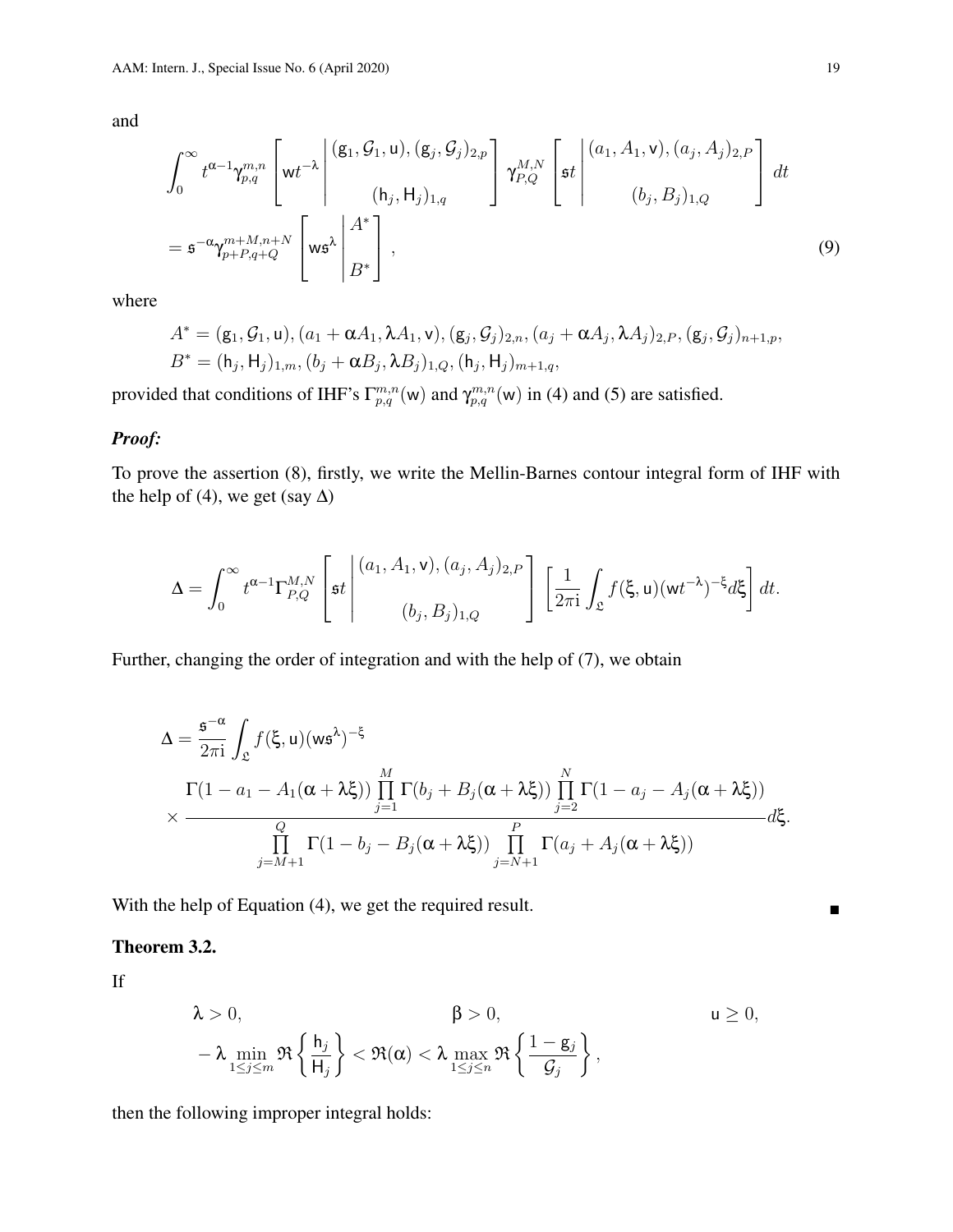$$
\int_0^\infty t^{\alpha-1}(t+a)^{-\beta} \Gamma_{p,q}^{m,n} \left[ wt^\lambda \middle| \begin{array}{l} (g_1, \mathcal{G}_1, u), (g_j, \mathcal{G}_j)_{2,p} \\ (h_j, H_j)_{1,q} \end{array} \right] dt \n= \frac{\mathfrak{a}^{\alpha-\beta}}{\Gamma(\beta)} \Gamma_{p+1,q+1}^{m+1,n+1} \left[ w\mathfrak{a}^\lambda \middle| \begin{array}{l} (g_1, \mathcal{G}_1, u), (1-\alpha, \lambda), (g_j, \mathcal{G}_j)_{2,p} \\ ( \beta - \alpha, \lambda), (h_j, H_j)_{1,q} \end{array} \right], \quad (10)
$$

$$
\int_0^\infty t^{\alpha-1}(t+a)^{-\beta} \gamma_{p,q}^{m,n} \left[ \mathsf{wt}^\lambda \left| \begin{array}{c} (\mathsf{g}_1, \mathcal{G}_1, \mathsf{u}), (\mathsf{g}_j, \mathcal{G}_j)_{2,p} \\ (\mathsf{h}_j, \mathsf{H}_j)_{1,q} \end{array} \right] dt \right. \n= \frac{\mathfrak{a}^{\alpha-\beta}}{\Gamma(\beta)} \gamma_{p+1,q+1}^{m+1,n+1} \left[ \mathsf{w} \mathfrak{a}^\lambda \left| \begin{array}{c} (\mathsf{g}_1, \mathcal{G}_1, \mathsf{u}), (1-\alpha, \lambda), (\mathsf{g}_j, \mathcal{G}_j)_{2,p} \\ (\beta-\alpha, \lambda), (\mathsf{h}_j, \mathsf{H}_j)_{1,q} \end{array} \right] , \qquad (11)
$$

provided that condition of incomplete H – functions  $\Gamma_{p,q}^{m,n}(z)$  and  $\gamma_{p,q}^{m,n}(z)$  in (4) and (5) are satisfied.

#### *Proof:*

To prove the result (10), firstly, we write the Mellin-Barnes contour integral form of IHF with the help of (4), we get (say  $\Omega$ )

$$
\Omega = \int_0^\infty t^{\alpha - 1} (t + \mathfrak{a})^{-\beta} \left[ \frac{1}{2\pi i} \int_{\mathfrak{L}} f(\xi, \mathfrak{u}) (\mathfrak{w} t^{\lambda})^{-\xi} d\xi \right] dt.
$$

Further, changing the order of integration and with the help of Beta function definition, we obtained

$$
\Omega=\frac{\mathfrak{a}^{\alpha-\beta}}{\Gamma(\beta)}\frac{1}{2\pi\mathrm{i}}\int_{\mathfrak{L}}f(\xi,u)\Gamma(\alpha-\lambda\xi)\Gamma(\beta-\alpha+\lambda\xi)(w\mathfrak{a}^{\lambda})^{-\xi}d\xi.
$$

With the help of equation (4), we get the required result.

#### Theorem 3.3.

If

$$
\lambda > 0, \qquad \qquad \mu > 0, \qquad \qquad u \ge 0,
$$
  

$$
\Re(\alpha) + \lambda \min_{1 \le j \le m} \Re\left(\frac{h_j}{H_j}\right) > 0, \qquad \qquad \Re(\beta) + \mu \min_{1 \le j \le m} \Re\left(\frac{h_j}{H_j}\right) > 0,
$$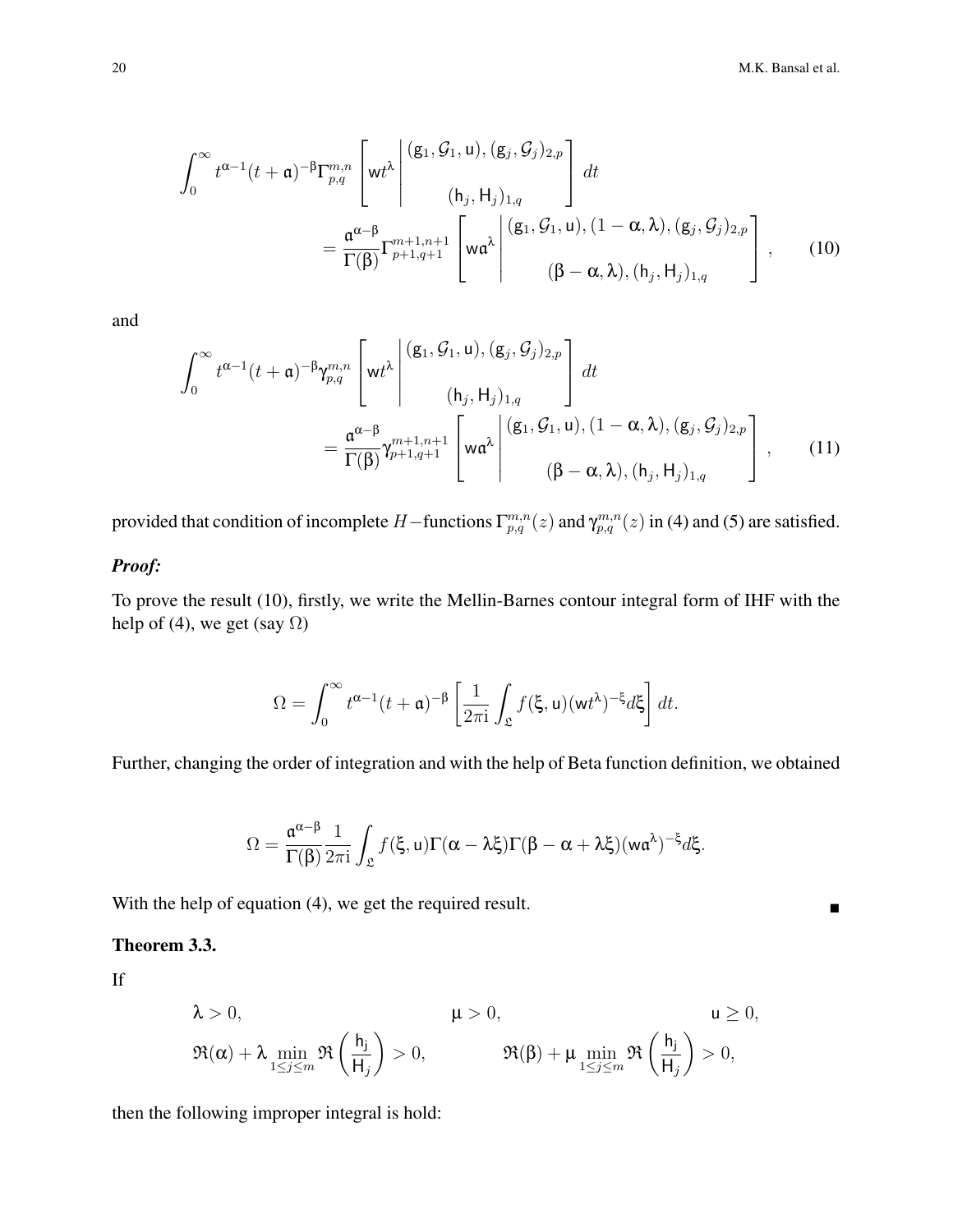$$
\int_0^t x^{\alpha-1} (t-x)^{\beta-1} \Gamma_{p,q}^{m,n} \left[ w x^{\lambda} (t-x)^{\mu} \begin{bmatrix} (\mathsf{g}_1, \mathcal{G}_1, \mathsf{u}), (\mathsf{g}_j, \mathcal{G}_j)_{2,p} \\ (\mathsf{h}_j, \mathsf{H}_j)_{1,q} \end{bmatrix} dx \right]
$$
\n
$$
= t^{\alpha+\beta-1} \Gamma_{p+2,q+1}^{m,n+2} \left[ w t^{\lambda+\mu} \begin{bmatrix} (\mathsf{g}_1, \mathcal{G}_1, \mathsf{u}), (1-\alpha,\lambda), (1-\beta,\mu), (\mathsf{g}_j, \mathcal{G}_j)_{2,p} \\ (\beta-\alpha,\lambda), (\mathsf{h}_j, \mathsf{H}_j)_{1,q}, (1-\alpha-\beta,\lambda+\mu) \end{bmatrix} \right], \quad (12)
$$

$$
\int_0^t x^{\alpha-1} (t-x)^{\beta-1} \gamma_{p,q}^{m,n} \left[ w x^{\lambda} (t-x)^{\mu} \begin{bmatrix} (\mathbf{g}_1, \mathcal{G}_1, \mathbf{u}), (\mathbf{g}_j, \mathcal{G}_j)_{2,p} \\ (\mathbf{h}_j, \mathbf{H}_j)_{1,q} \end{bmatrix} dx \right]
$$
\n
$$
= t^{\alpha+\beta-1} \gamma_{p+2,q+1}^{m,n+2} \left[ w t^{\lambda+\mu} \begin{bmatrix} (\mathbf{g}_1, \mathcal{G}_1, \mathbf{u}), (1-\alpha,\lambda), (1-\beta,\mu), (\mathbf{g}_j, \mathcal{G}_j)_{2,p} \\ (\beta-\alpha,\lambda), (\mathbf{h}_j, \mathbf{H}_j)_{1,q}, (1-\alpha-\beta,\lambda+\mu) \end{bmatrix}, \right], \quad (13)
$$

provided that the condition of incomplete H–functions  $\Gamma_{p,q}^{m,n}(w)$  and  $\gamma_{p,q}^{m,n}(w)$  in (4) and (5) are satisfied.

### *Proof:*

To prove the assertion (12), firstly, we write the Mellin-Barnes contour integral form of IHF with the help of (4), we get (say  $\Xi$ )

$$
\Xi = \int_0^t x^{\alpha - 1} (t - x)^{-\beta} \left[ \frac{1}{2\pi i} \int_{\mathfrak{L}} f(\xi, u) (wx^{\lambda} (t - x)^{\mu})^{-\xi} d\xi \right] dt.
$$

Further, changing the order of integration and with the help of Beta function definition, we obtained

$$
\Xi = \frac{t^{\alpha+\beta-1}}{2\pi i} \int_{\mathfrak{L}} f(\xi, u) \frac{\Gamma(\alpha-\lambda\xi)\Gamma(\beta-\mu\xi)}{\Gamma(\alpha+\beta-(\lambda+\mu)\xi)} (wt^{\lambda+\mu})^{-\xi} d\xi.
$$

With the help of (4), we get the required result.

#### Theorem 3.4.

If

$$
\begin{aligned}\n\rho &> 0, & \sigma &> 0, & \mu &\geq 0, & \lambda + \mu &\geq 1 \\
\Re(\alpha) + \lambda \min_{1 \leq j \leq m} \Re\left(\frac{h_j}{H_j}\right) &> 0, & \Re(\beta) + \mu \min_{1 \leq j \leq m} \Re\left(\frac{h_j}{H_j}\right) &> 0,\n\end{aligned}
$$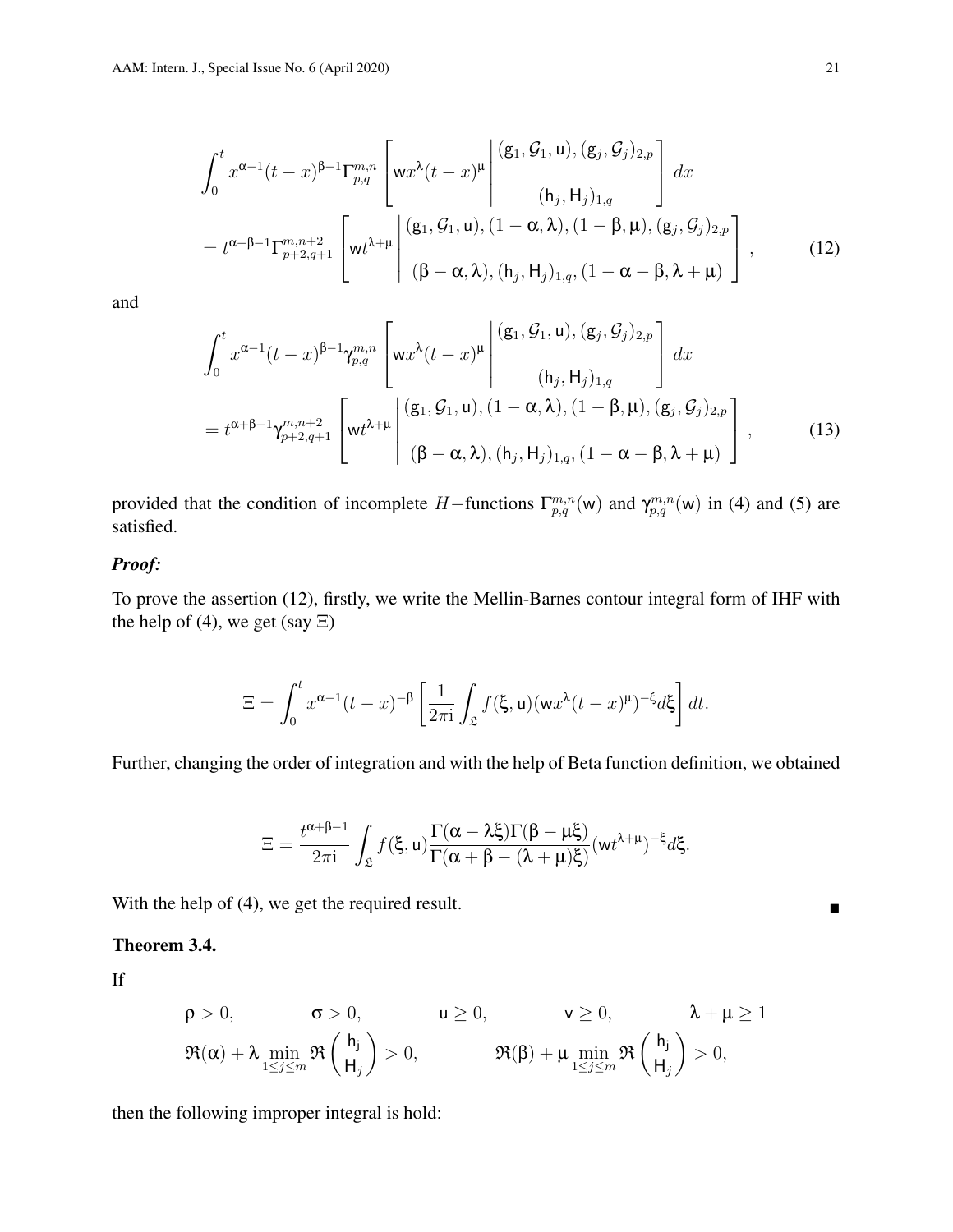$$
\int_{0}^{t} x^{\alpha-1}(t-x)^{\beta-1} P Q \begin{bmatrix} (a_1, u), a_2, \cdots, a_P; \\ b_1, \cdots, b_Q; \end{bmatrix}
$$
  
\n
$$
\Gamma_{p,q}^{m,n} \begin{bmatrix} w x^{\rho}(t-x)^{\sigma} \end{bmatrix} \begin{bmatrix} (g_1, g_1, v), (g_j, g_j)_{2,p} \\ (h_j, H_j)_{1,q} \end{bmatrix} dx = t^{\alpha+\beta-1} \frac{\prod_{j=1}^{Q} \Gamma(b_j)}{\prod_{j=1}^{P} \Gamma(a_j)}
$$
  
\n
$$
\times \sum_{r=0}^{\infty} f(r) \Gamma_{p+2,q+1}^{m,n+2} \begin{bmatrix} (g_1, g_1, u), (1 - \alpha - \lambda r, \rho), (1 - \beta - \mu r, \sigma), (g_j, g_j)_{2,p} \\ (h_j, H_j)_{1,q}, (1 - \alpha - \beta - (\mu + \lambda) r, \rho + \sigma) \end{bmatrix} t^{(\lambda+\mu)r},
$$
\n(14)

where

$$
f(r) = \frac{\Gamma(a_1 + r, u) \prod_{j=2}^{P} \Gamma(a_j + r)}{\prod_{j=1}^{Q} \Gamma(b_j + r)},
$$
  

$$
\int_{0}^{t} x^{\alpha-1} (t-x)^{\beta-1} \rho \gamma_Q \begin{bmatrix} (a_1, u), a_2, \cdots, a_P; & \mathbf{a}^2(t-x)^{\mu} \\ b_1, \cdots, b_Q; & \mathbf{a}^2(t-x)^{\mu} \end{bmatrix}
$$
  

$$
\gamma_{p,q}^{m,n} \left[ w x^{\rho} (t-x)^{\sigma} \middle| \begin{array}{c} (\mathbf{g}_1, \mathcal{G}_1, \mathbf{v}), (\mathbf{g}_j, \mathcal{G}_j)_{2, p} \\ (h_j, H_j)_{1, q} \end{array} \right] dx = t^{\alpha + \beta - 1} \frac{\prod_{j=1}^{Q} \Gamma(b_j)}{\prod_{j=1}^{P} \Gamma(a_j)}
$$
  

$$
\times \sum_{r=0}^{\infty} g(r) \gamma_{p+2, q+1}^{m,n+2} \left[ w t^{\rho+\sigma} \middle| \begin{array}{c} (\mathbf{g}_1, \mathcal{G}_1, u), (1 - \alpha - \lambda r, \rho), (1 - \beta - \mu r, \sigma), (\mathbf{g}_j, \mathcal{G}_j)_{2, p} \\ (h_j, H_j)_{1, q}, (1 - \alpha - \beta - (\mu + \lambda) r, \rho + \sigma) \end{array} \right] t^{(\lambda + \mu)r}, \tag{15}
$$

and

$$
g(r) = \frac{\gamma(a_1+r, u) \prod_{j=2}^{P} \Gamma(a_j+r)}{\prod_{j=1}^{Q} \Gamma(b_j+r)} \frac{\mathfrak{a}^r}{r!},
$$

provided that the condition of incomplete H–functions  $\Gamma_{p,q}^{m,n}(w)$  and  $\gamma_{p,q}^{m,n}(w)$  in (4) and (5) are satisfied.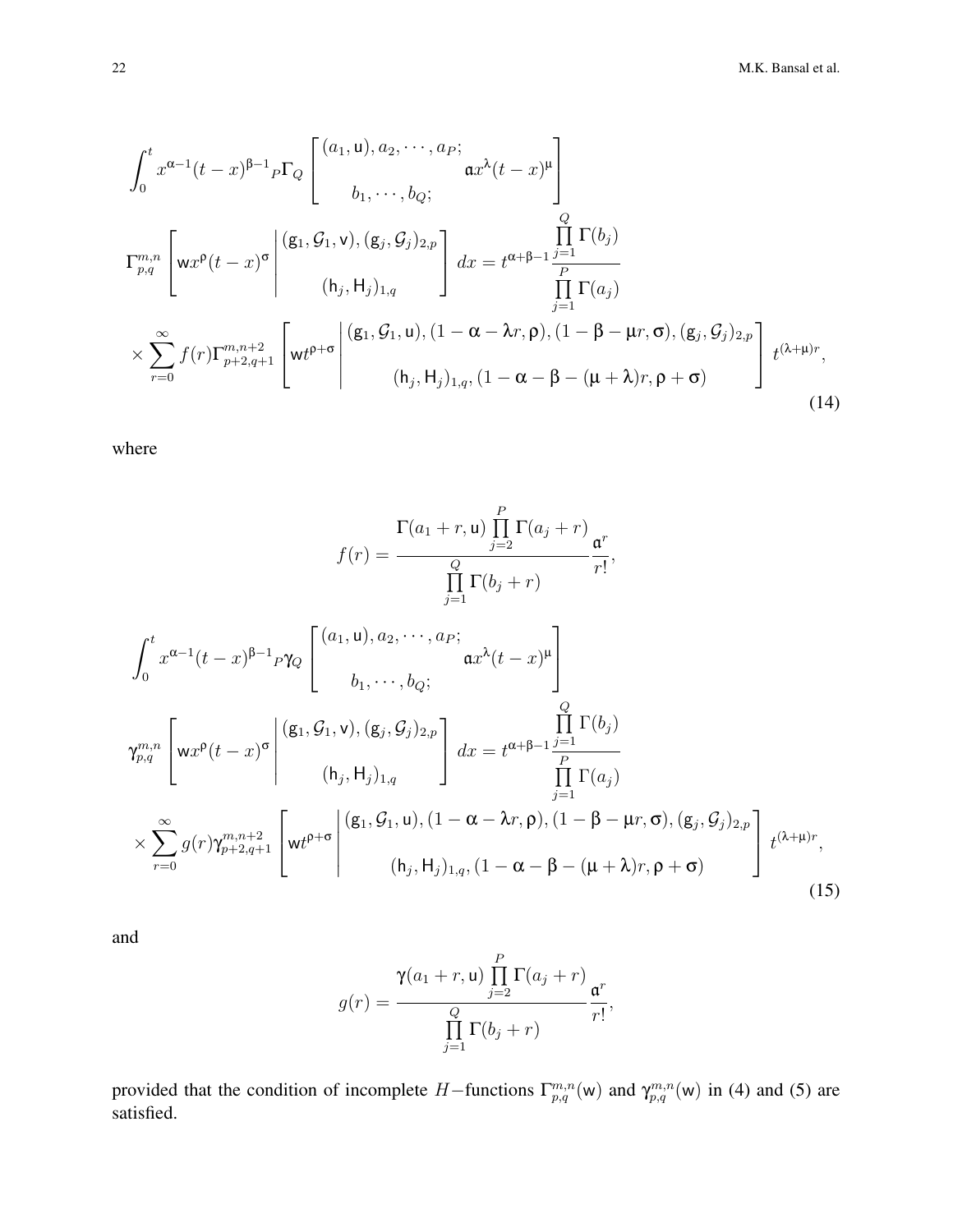### *Proof:*

To prove the assertion (14), firstly, we express the incomplete generalized hypergeometric function in series form, we get(say Υ)

$$
\Upsilon = \int_0^t x^{\alpha-1} (t-x)^{\beta-1} \left[ \frac{\prod_{j=1}^Q \Gamma(b_j)}{\prod_{j=1}^P \Gamma(a_j)} \sum_{r=0}^\infty \frac{\Gamma(a_1+r, \mathsf{u}) \prod_{j=2}^P \Gamma(a_j+r)}{\prod_{j=1}^Q \Gamma(b_j+r)} \frac{(\mathfrak{a} x^\lambda (t-x)^\mu)^r}{r!} \right] \times \Gamma_{p,q}^{m,n} \left[ \mathsf{w} x^\mathsf{p} (t-x)^\sigma \middle| \begin{array}{c} (\mathsf{g}_1, \mathcal{G}_1, \mathsf{v}), (\mathsf{g}_j, \mathcal{G}_j)_{2,p} \\ (\mathsf{h}_j, \mathsf{H}_j)_{1,q} \end{array} \right] dx.
$$

Further, changing the order of integration and summation (under the permissible conditions) and with the help of  $(12)$ , we obtain

$$
\Upsilon = \frac{\prod_{j=1}^{Q} \Gamma(b_j)}{\prod_{j=1}^{P} \Gamma(a_j)} \sum_{r=0}^{\infty} \frac{\Gamma(a_1+r, \mathsf{u}) \prod_{j=2}^{P} \Gamma(a_j+r)}{\prod_{j=1}^{Q} \Gamma(b_j+r)} \frac{\mathsf{u}^r}{r!} \times \int_0^t x^{\alpha+\lambda r-1} (t-x)^{\beta+\mu r-1} \Gamma_{p,q}^{m,n} \left[ \mathsf{w} x^{\rho} (t-x)^{\sigma} \middle| \begin{array}{l} (\mathsf{g}_1, \mathcal{G}_1, \mathsf{v}), (\mathsf{g}_j, \mathcal{G}_j)_{2,p} \\ (\mathsf{h}_j, \mathsf{H}_j)_{1,q} \end{array} \right] dx.
$$

Next, with the help of (12), we get the required result after a little simplification.

### Theorem 3.5.

$$
\lambda > 0, \qquad \mu > 0, \qquad u \ge 0,
$$
  

$$
\Re(\alpha) - \lambda \max_{1 \le j \le n} \Re\left\{\frac{g_j - 1}{\mathcal{G}_j}\right\} > 0, \qquad \Re(\beta) - \mu \max_{1 \le j \le n} \Re\left\{\frac{g_j - 1}{\mathcal{G}_j}\right\} > 0,
$$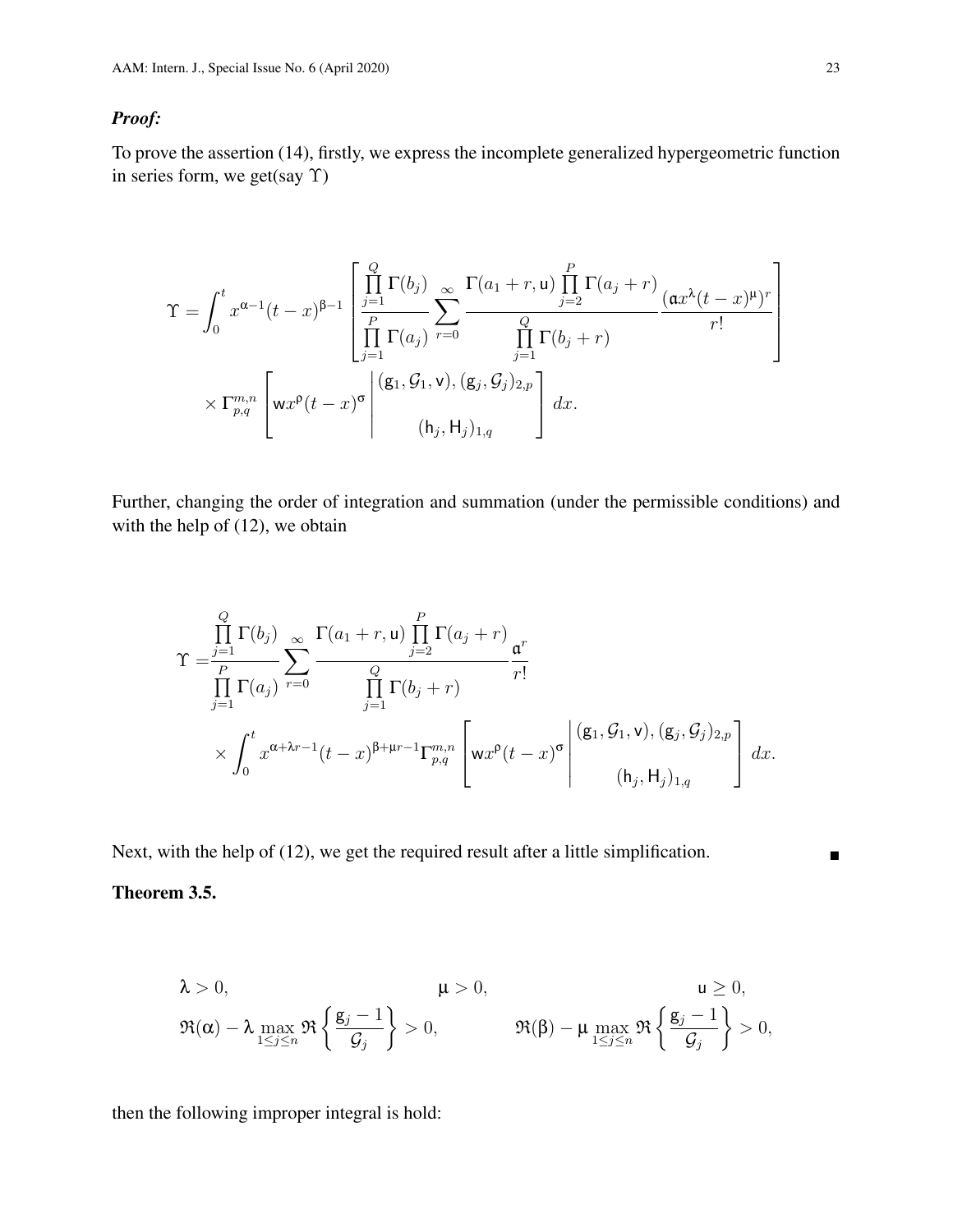$$
\int_{0}^{t} x^{\alpha-1}(t-x)^{\beta-1} \Gamma_{p,q}^{m,n} \left[ w x^{-\lambda} (t-x)^{-\mu} \left| \begin{array}{c} (g_1, \mathcal{G}_1, u), (g_j, \mathcal{G}_j)_{2,p} \\ (h_j, H_j)_{1,q} \end{array} \right| dx \right]
$$
  
=  $t^{\alpha+\beta-1} \Gamma_{p+1,q+2}^{m+2,n} \left[ w t^{-\lambda-\mu} \left| \begin{array}{c} (g_1, \mathcal{G}_1, u), (g_j, \mathcal{G}_j)_{2,p}, (\alpha+\beta, \mu+\lambda) \\ (g_j, \mathcal{G}_j)_{2,p}, (\alpha+\beta, \mu+\lambda) \\ (a, \lambda), (\beta, \mu), (h_j, H_j)_{1,q}, \end{array} \right] ,$  (16)

$$
\int_{0}^{t} x^{\alpha-1} (t-x)^{\beta-1} \gamma_{p,q}^{m,n} \left[ w x^{-\lambda} (t-x)^{-\mu} \left| \begin{array}{c} (\mathbf{g}_{1}, \mathcal{G}_{1}, \mathbf{u}), (\mathbf{g}_{j}, \mathcal{G}_{j})_{2,p} \\ (\mathbf{h}_{j}, \mathbf{H}_{j})_{1,q} \end{array} \right| dx \right]
$$

$$
= t^{\alpha+\beta-1} \gamma_{p+1,q+2}^{m+2,n} \left[ w t^{-\lambda-\mu} \left| \begin{array}{c} (\mathbf{g}_{1}, \mathcal{G}_{1}, \mathbf{u}), (\mathbf{g}_{j}, \mathcal{G}_{j})_{2,p}, (\alpha+\beta, \mu+\lambda) \\ (\alpha, \lambda), (\beta, \mu), (\mathbf{h}_{j}, \mathbf{H}_{j})_{1,q}, \end{array} \right] , \tag{17}
$$

provided that the condition of incomplete H–functions  $\Gamma_{p,q}^{m,n}(w)$  and  $\gamma_{p,q}^{m,n}(w)$  in (4) and (5) are satisfied.

### *Proof:*

To prove the assertion (16), firstly, we write the Mellin-Barnes contour integral form of IHF with the help of (4), we get (say  $\Xi$ )

$$
\Xi = \int_0^t x^{\alpha-1} (t-x)^{-\beta} \left[ \frac{1}{2\pi i} \int_{\mathfrak{L}} f(\xi, u) (wx^{-\lambda} (t-x)^{-\mu})^{-\xi} d\xi \right] dt.
$$

Further, changing the order of integration and with the help of Beta function definition, we obtained

$$
\Xi=\frac{t^{\alpha+\beta-1}}{2\pi\mathrm{i}}\int_{\mathfrak{L}}f(\xi,u)\frac{\Gamma(\alpha+\lambda\xi)\Gamma(\beta+\mu\xi)}{\Gamma(\alpha+\beta+(\lambda+\mu)\xi)}(wt^{-\lambda-\mu})^{-\xi}d\xi.
$$

With the help of equation (4), we get the required result.

### Theorem 3.6.

$$
\rho > 0, \qquad \sigma > 0, \qquad u \ge 0, \qquad v \ge 0, \qquad \lambda + \mu \ge 1,
$$
  

$$
\Re(\alpha) - \rho \max_{1 \le j \le n} \Re\left\{\frac{g_j - 1}{\mathcal{G}_j}\right\} > 0, \qquad \Re(\beta) - \sigma \max_{1 \le j \le n} \Re\left\{\frac{g_j - 1}{\mathcal{G}_j}\right\} > 0,
$$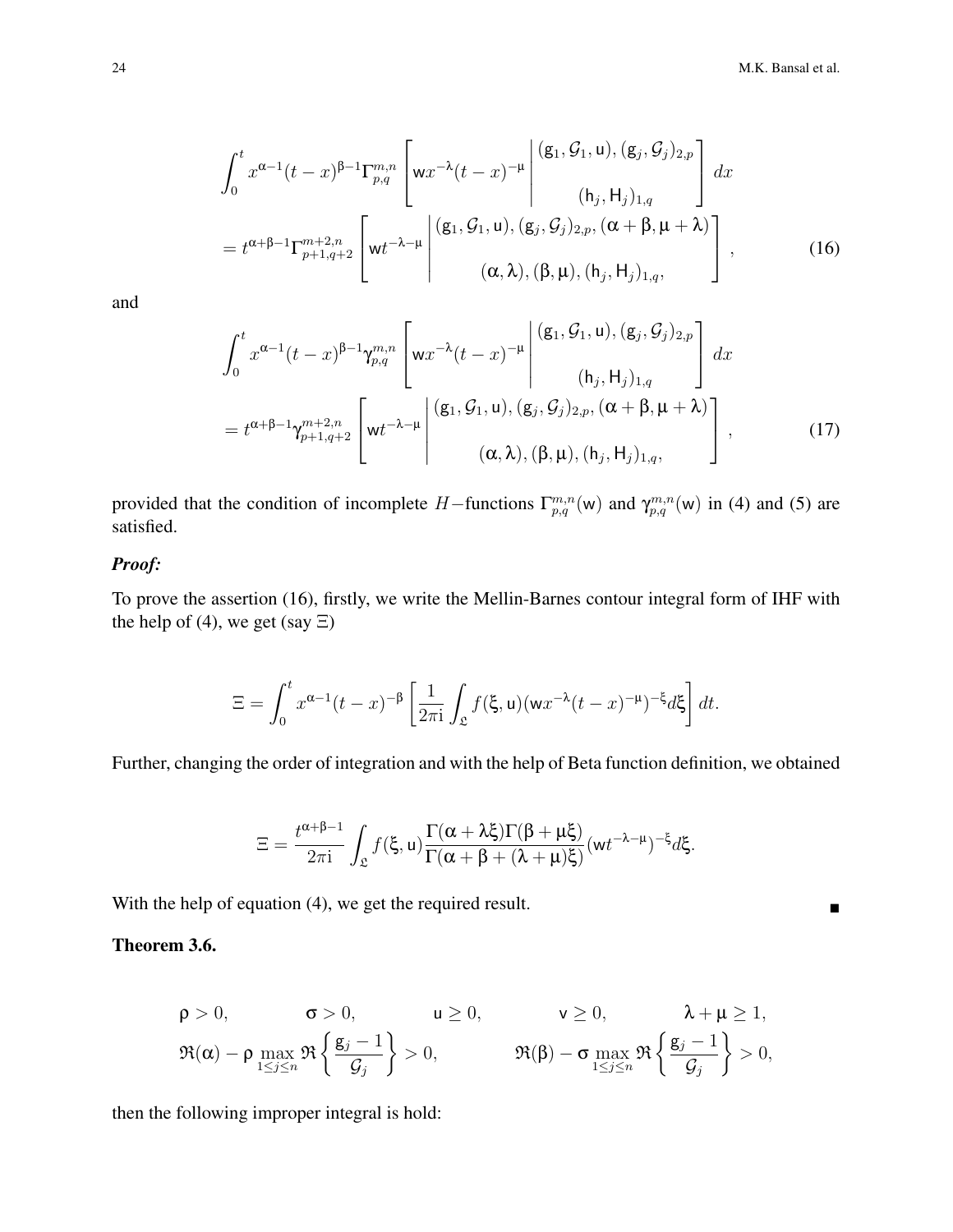$$
\int_{0}^{t} x^{\alpha-1}(t-x)^{\beta-1} P\Gamma_{Q} \begin{bmatrix} (a_{1}, u), a_{2}, \cdots, a_{P}; \\ b_{1}, \cdots, b_{Q}; \end{bmatrix}
$$

$$
\Gamma_{p,q}^{m,n} \begin{bmatrix} wx^{-\rho}(t-x)^{-\sigma} \Big|^{(\mathbf{g}_{1}, \mathcal{G}_{1}, \mathbf{v}), (\mathbf{g}_{j}, \mathcal{G}_{j})_{2,p}} (b_{1}, b_{1})_{1,q} \end{bmatrix} dx = t^{\alpha+\beta-1} \frac{\prod_{j=1}^{Q} \Gamma(b_{j})}{\prod_{j=1}^{P} \Gamma(a_{j})}
$$

$$
\times \sum_{r=0}^{\infty} f(r) \Gamma_{p+1,q+2}^{m+2,n} \begin{bmatrix} w t^{-\rho-\sigma} \Big|^{(\mathbf{g}_{1}, \mathcal{G}_{1}, \mathbf{v}), (\mathbf{g}_{j}, \mathcal{G}_{j})_{2,p}, (\alpha+\beta+(\mu+\lambda)r, \rho+\sigma) \\ (\alpha+\lambda r, \rho), (\beta+\mu r, \sigma), (b_{j}, b_{j})_{1,q}, \end{bmatrix} t^{(\lambda+\mu)r}, (18)
$$

where

$$
f(r) = \frac{\Gamma(a_1+r, u) \prod_{j=2}^{P} \Gamma(a_j+r)}{\prod_{j=1}^{Q} \Gamma(b_j+r)} \frac{\mathfrak{a}^r}{r!},
$$

and

$$
\int_{0}^{t} x^{\alpha-1}(t-x)^{\beta-1} \rho \gamma_{Q} \begin{bmatrix} (a_{1}, u), a_{2}, \cdots, a_{P}; \\ a_{1}, \cdots, b_{Q}; \end{bmatrix}
$$

$$
\gamma_{p,q}^{m,n} \begin{bmatrix} wx^{-\rho}(t-x)^{-\sigma} \begin{bmatrix} (\mathbf{g}_{1}, \mathcal{G}_{1}, \mathbf{v}), (\mathbf{g}_{j}, \mathcal{G}_{j})_{2,p} \\ (b_{j}, \mathbf{H}_{j})_{1,q} \end{bmatrix} dx = t^{\alpha+\beta-1} \frac{\prod_{j=1}^{Q} \Gamma(b_{j})}{\prod_{j=1}^{P} \Gamma(a_{j})}
$$

$$
\times \sum_{r=0}^{\infty} g(r) \cdot \gamma_{p+1,q+2}^{m+2,n} \begin{bmatrix} wt^{-\rho-\sigma} \end{bmatrix} \begin{bmatrix} (\mathbf{g}_{1}, \mathcal{G}_{1}, \mathbf{v}), (\mathbf{g}_{j}, \mathcal{G}_{j})_{2,p}, (\alpha+\beta+(\mu+\lambda)r, \rho+\sigma) \\ (\alpha+\lambda r, \rho), (\beta+\mu r, \sigma), (h_{j}, \mathbf{H}_{j})_{1,q}, \end{bmatrix} t^{(\lambda+\mu)r}, (19)
$$

where

$$
g(r) = \frac{\Gamma(a_1+r, u) \prod_{j=2}^{P} \Gamma(a_j+r)}{\prod_{j=1}^{Q} \Gamma(b_j+r)} \frac{\mathfrak{a}^r}{r!},
$$

provided that the condition of incomplete H–functions  $\Gamma_{p,q}^{m,n}(w)$  and  $\gamma_{p,q}^{m,n}(w)$  in (4) and (5) are satisfied.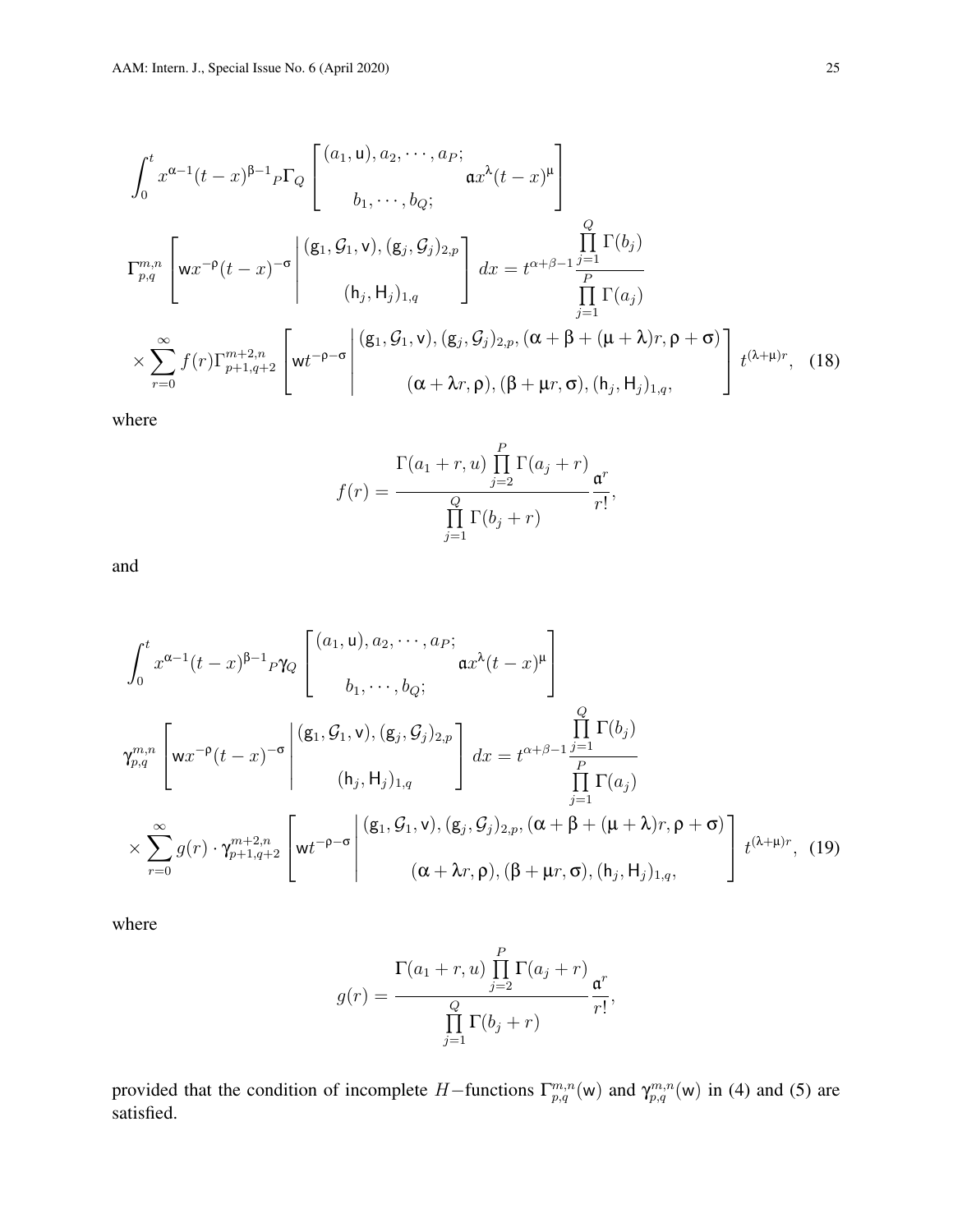#### *Proof:*

To prove the assertion (18), firstly, we express the incomplete generalized hypergeometric function in series form, we get(say  $\Upsilon$ )

$$
\Upsilon = \int_0^t x^{\alpha-1} (t-x)^{\beta-1} \left[ \frac{\prod_{j=1}^Q \Gamma(b_j)}{\prod_{j=1}^P \Gamma(a_j)} \sum_{r=0}^\infty \frac{\Gamma(a_1+r, \mathbf{u}) \prod_{j=2}^P \Gamma(a_j+r)}{\prod_{j=1}^Q \Gamma(b_j+r)} \frac{(\mathfrak{a} x^{\lambda} (t-x)^{\mu})^r}{r!} \right] \times \Gamma_{p,q}^{m,n} \left[ \mathbf{w} x^{-\rho} (t-x)^{-\sigma} \middle| \begin{array}{c} (\mathbf{g}_1, \mathcal{G}_1, \mathbf{v}), (\mathbf{g}_j, \mathcal{G}_j)_{2,p} \\ (\mathbf{h}_j, \mathbf{H}_j)_{1,q} \end{array} \right] dx.
$$

Further, changing the order of integration and summation (under the permissible conditions) and with the help of (12), we obtained

$$
\Upsilon = \frac{\prod_{j=1}^{Q} \Gamma(b_j)}{\prod_{j=1}^{P} \Gamma(a_j)} \sum_{r=0}^{\infty} \frac{\Gamma(a_1+r, \mathbf{u}) \prod_{j=2}^{P} \Gamma(a_j+r)}{\prod_{j=1}^{Q} \Gamma(b_j+r)} \frac{\mathfrak{a}^r}{r!} \times \int_0^t x^{\alpha+\lambda r-1} (t-x)^{\beta+\mu r-1} \Gamma_{p,q}^{m,n} \left[ \mathbf{w} x^{-\rho} (t-x)^{-\sigma} \middle| \begin{array}{c} (\mathbf{g}_1, \mathcal{G}_1, \mathbf{v}), (\mathbf{g}_j, \mathcal{G}_j)_{2,p} \\ (\mathbf{h}_j, \mathbf{H}_j)_{1,q} \end{array} \right] dx.
$$

Next, with the help of (16), we get the required result after a little simplification.

### 4. Integral representation of incomplete H-functions

Recently, Srivastava et al. (2012) established the integral representation of the incomplete Gauss hypergeometric functions. So, motivated by the work of Srivastava et al. (2012), we give the integral representation of incomplete  $H$  –functions (4) and (5).

### Theorem 4.1.

If  $u > 0$  and  $\Re(g_1) > 0$ , then the following integral representation formula holds:

$$
\Gamma_{p,q}^{m,n} \left[ w \left| \begin{array}{c} (1 - g_1, \mathcal{G}_1, u), (g_j, \mathcal{G}_j)_{2,p} \\ (h_j, H_j)_{1,q} \end{array} \right| = \int_u^\infty t^{g_1 - 1} e^{-t} \mathcal{H}_{p-1,q}^{m,n-1} \left[ w t^{\mathcal{G}_1} \left| \begin{array}{c} (g_j, \mathcal{G}_j)_{2,p} \\ (h_j, H_j)_{1,q} \end{array} \right| dt. \tag{20}
$$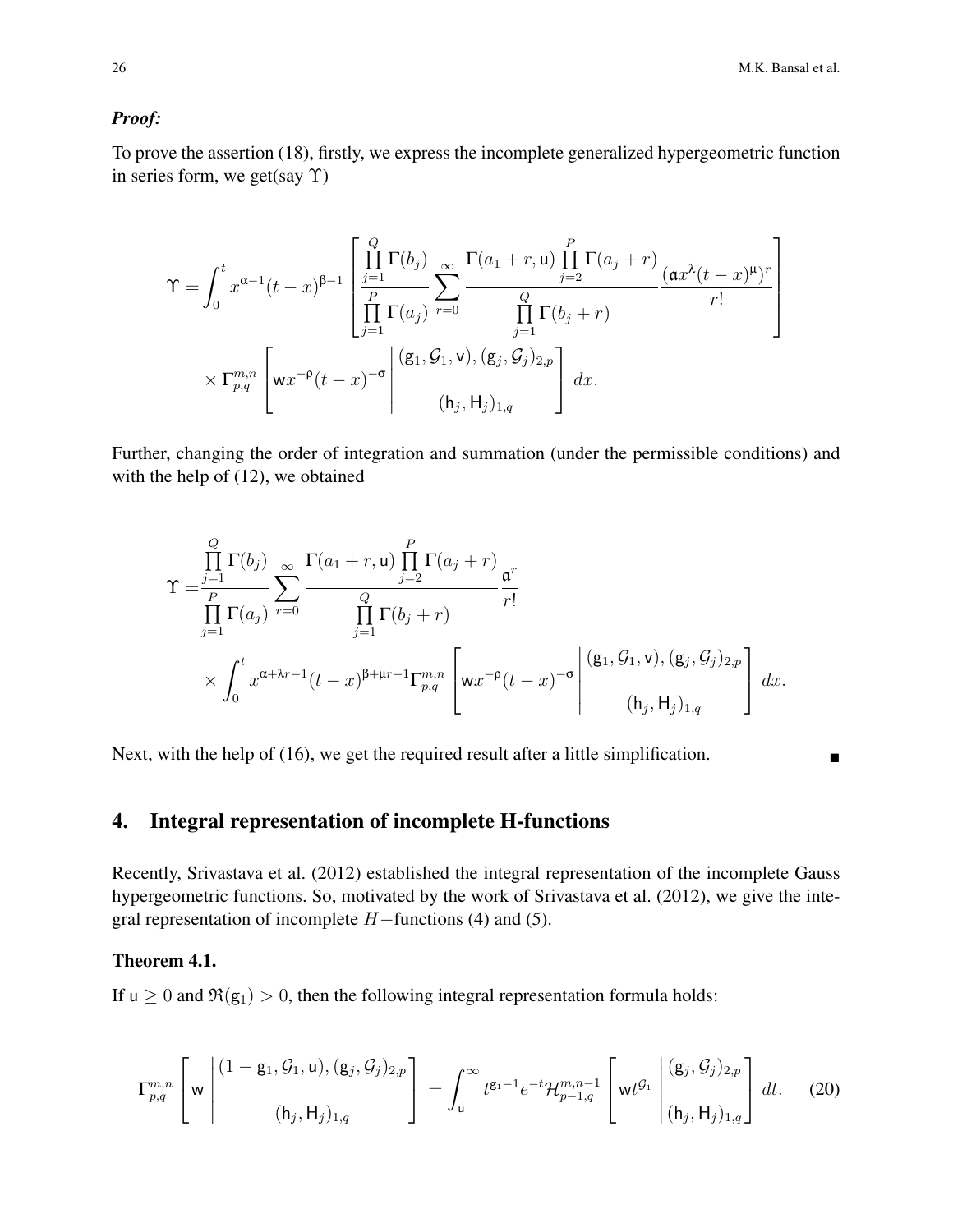#### *Proof:*

To prove the assertion (20), we write the Mellin-Barnes contour integral form of well known  $H$ –function and then with the help of (2), we get the desired result.

#### Theorem 4.2.

If  $u \ge 0$  and  $\Re(g_1) > 0$ , then the following integral representation formula holds:

$$
\gamma_{p,q}^{m,n} \left[ w \left| \begin{array}{c} (1 - g_1, \mathcal{G}_1, u), (g_j, \mathcal{G}_j)_{2,p} \\ (h_j, H_j)_{1,q} \end{array} \right| = \int_0^u t^{g_1 - 1} e^{-t} \mathcal{H}_{p-1,q}^{m,n-1} \left[ w t^{\mathcal{G}_1} \left| \begin{array}{c} (g_j, \mathcal{G}_j)_{2,p} \\ (h_j, H_j)_{1,q} \end{array} \right| dt. \tag{21}
$$

#### *Proof:*

To prove the assertion (21), we write the Mellin-Barnes contour integral form of well known  $H$ –function and then with the help of (1), we get the desired result.

#### Remark 4.3.

If incomplete  $H$ -function reduces to the familiar of Fox's  $H$ -function and incomplete generalized hypergeometric function reduce into generalised hypergeometric function, then results are recorded in the text book of Srivastava et al. (1982).

### 5. Conclusions

Many authors produced a large number of research articles on the integral formulas involving the various kind of special functions. In this regard, we deal with several finite and infinite integrals involving the family of incomplete H−functions(IHF's). Further, we point out some known and new special cases of these integrals. Finally, we established the integral representation of IHF's.

### *Acknowledgment:*

*The author K.S. Nisar expresses his thanks to the Deanship of Scientific Research (DSR), Prince Sattam bin Abdulaziz University, Saudi Arabia for providing facilities and support.*

### REFERENCES

Bansal, M.K. and Choi, J. (2019). A note on pathway fractional integral formulas associated with the incomplete H−functions, Int. J. Appl. Comput. Math, Vol. 5, No. 5, pp. 1–10.